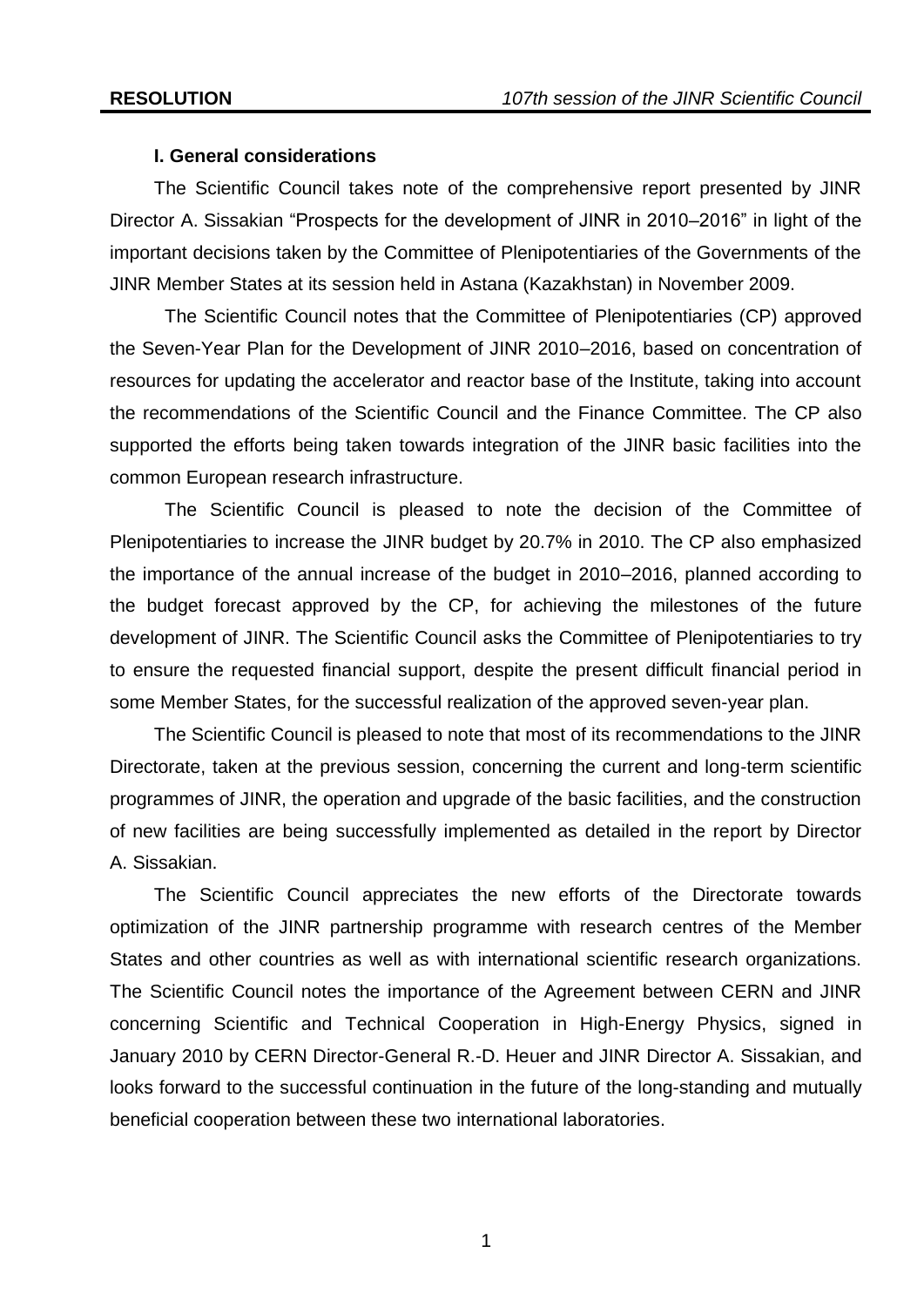# **II. Considerations concerning the results of the previous seven-year scientific programme and plans for 2010–2016**

The Scientific Council highly appreciates the results of implementation of the ―Programme of the Scientific Research and Development of JINR‖ (2003–2009) and the plans of activities for 2010–2016 in the fields of nuclear physics, condensed matter physics, and particle physics presented in the reports by Vice-Directors M. Itkis and R. Lednický. The Scientific Council recommends the concentration of human and financial resources on realization of three major basic facilities of JINR –– NICA/MPD, DRIBs-III, and IBR-2M with spectrometers — according to a master planning, and looks forward to being regularly informed about the progress of the implementation of this recommendation.

### **III. Recommendations on reported activities**

The Scientific Council takes note of the report "Status of the JINR Educational Programme" presented by the Acting Director of the University Centre (UC), S. Pakuliak, and emphasizes the need for continued support of the UC in addressing priority tasks of training young scientific and engineering personnel for the Member States of the Institute. The Scientific Council appreciates the UC's effort to enhance work with school teachers from Member States, in particular through the organization, together with CERN, of the annual schools for teachers of physics that will be held at CERN and JINR. The Scientific Council welcomes the increase in the number of students of JINR-based departments of the universities located in Dubna, which allows preparation of scientific staff from the date of enrolment of young people in the universities. This creates conditions for effective training of researchers and for rapid involvement of young scientists in the research programme of JINR.

The Scientific Council takes note of the report "Applied research and innovative activities at JINR" presented by DLNP Director A. Olshevskiy and recommends that these activities be continued and extended in accordance with the seven-year plan of JINR development.

The Scientific Council takes note of the report by JINR Assistant Director for Innovative Development A. Ruzaev about the status and objectives of the International Innovative Nanotechnology Centre for the countries of the Commonwealth of Independent States (CIS). This centre was established as a non-profit partnership at the foundation forum, held in Dubna in December 2009, and currently includes 15 organizations from 9 CIS countries. The Scientific Council highly appreciates the initiative of the JINR Directorate to establish this Centre in cooperation with the Russian Research Centre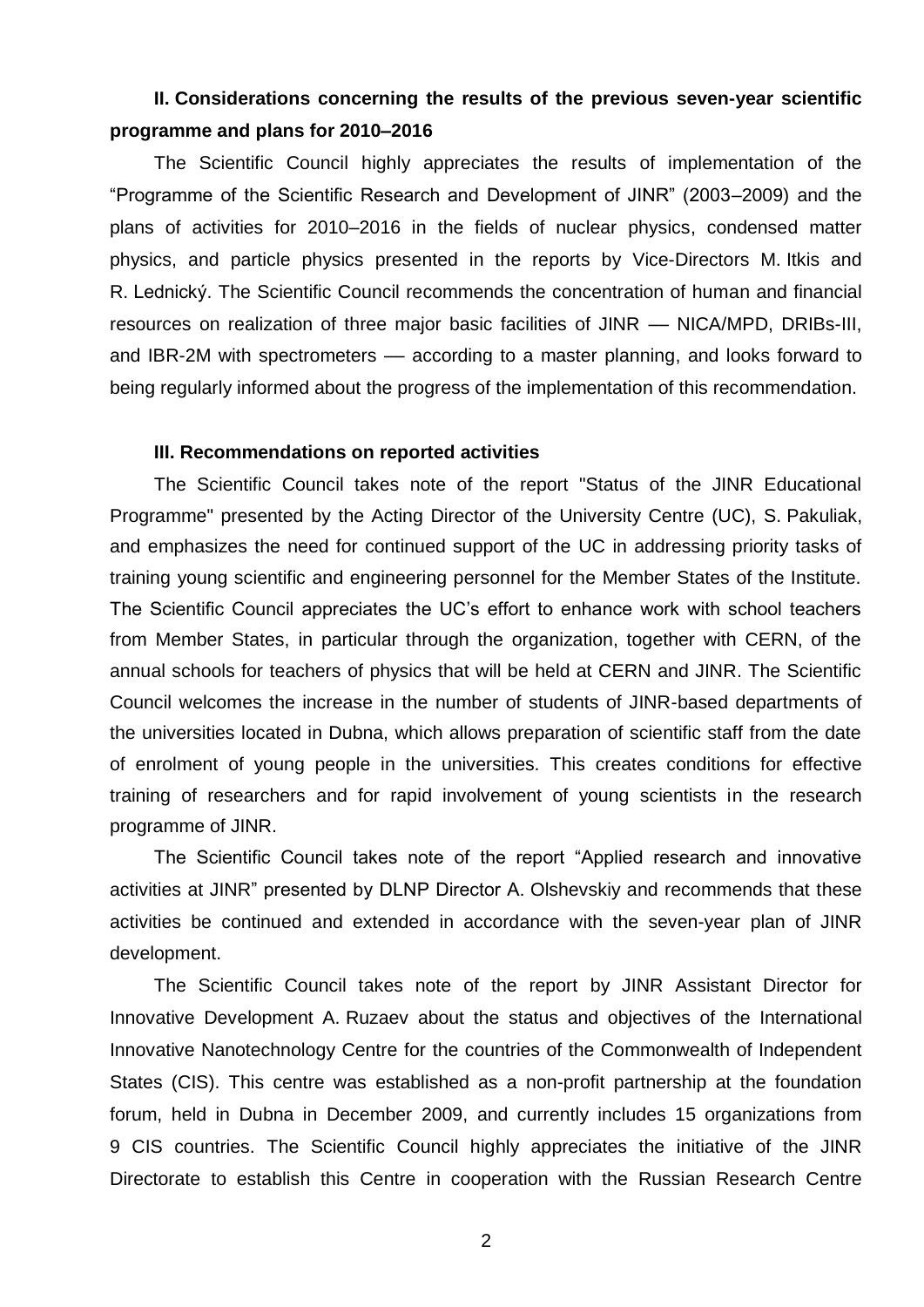―Kurchatov Institute‖ and the International Association of Academies of Sciences, and looks forward to being informed at future sessions about the progress of its activities.

The Scientific Council asks the JINR Directorate to prepare written materials (brochures, electronic presentations, etc.) about the applied research and innovative activities including the new Nanotechnology Centre to be used as information for the interested partners in the Member States.

The Scientific Council takes note of the information presented by Professor A. Kovalenko about the decision taken by the JINR Directorate to start the publication of a journal dedicated to heavy-ion physics research in 2010.

# **IV. Recommendations in connection with the PACs**

The Scientific Council concurs with the recommendations made by the PACs at their January 2010 meetings as reported at this session by Professors E. Tomasi-Gustafsson, W. Greiner, and P. Alekseev.

#### Particle Physics Issues

The Scientific Council endorses the main lines of the JINR Programme of Particle Physics Research proposed for the period 2010–2012 in accordance with the new sevenyear JINR development plan.

The Scientific Council appreciates the significant progress in upgrading the VBLHEP accelerator complex and notes that during the autumn run of the Nuclotron the obligations concerning the research programme were fulfilled and stable operation of the accelerator complex at high intensity was demonstrated.

The Scientific Council thanks the chairman, members and experts of the Machine Advisory Committee (MAC) for the Nuclotron-M/NICA accelerator complex for their work, which plays an extremely important role in the project realization, and especially notes that the expertise performed by the MAC has confirmed the feasibility of the NICA project. The Scientific Council supports the PAC's recommendation on the preparation of a project for realization of the next stage of the NICA complex construction to be presented at a future PAC meeting.

The Scientific Council notes the substantial progress in scrutinizing all basic elements of the MPD detector and supports the PAC's recommendation on the preparation of a project for the first-stage realization of the multipurpose set-up MPD to be presented at the next PAC meeting.

The Scientific Council notes the progress achieved in the preparation of the white paper for the NICA programme on the mixed phase and spin physics and recommends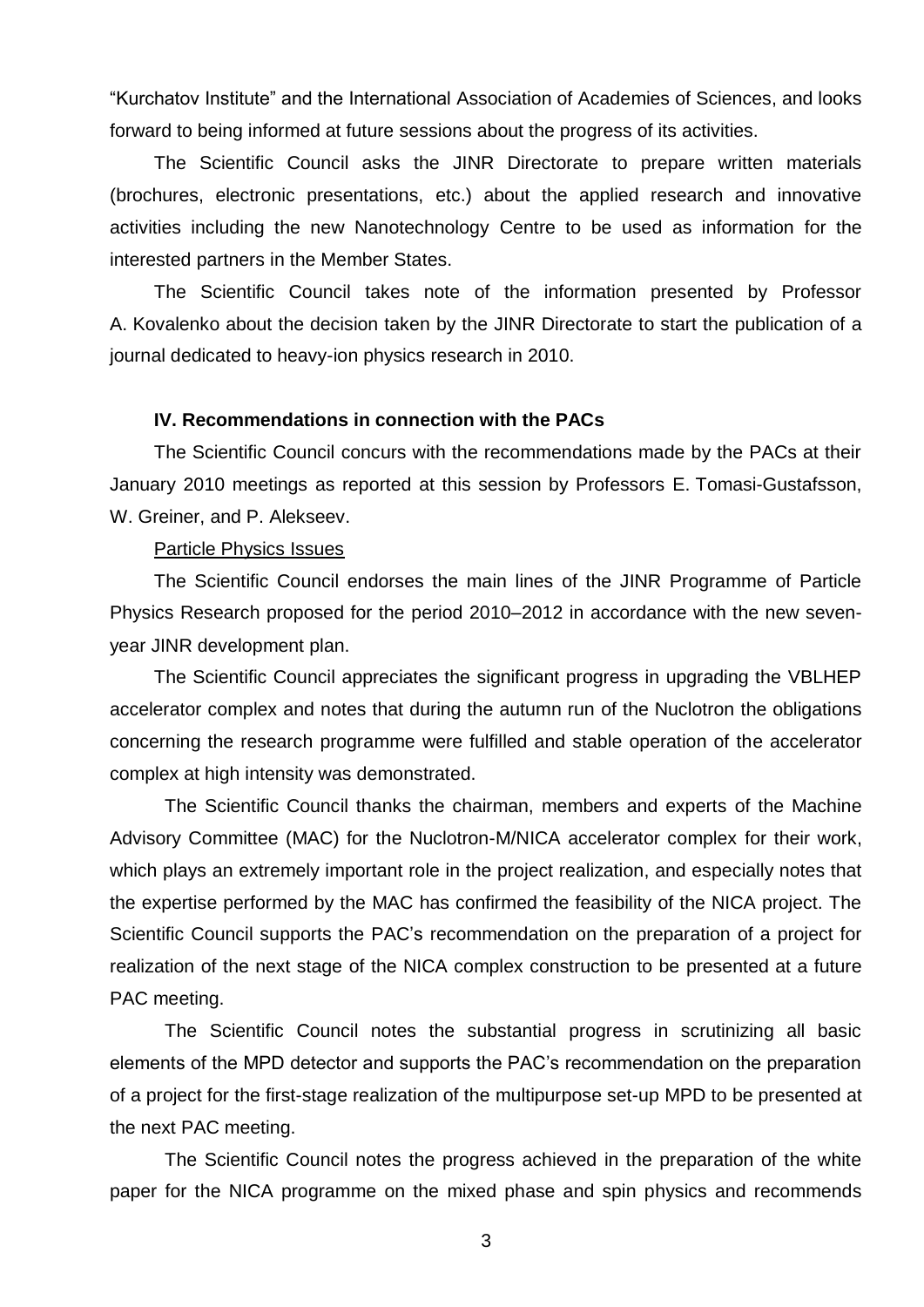continuation of the work to elaborate a competitive research programme in view of its complementarity with studies planned at CERN, RHIC, and FAIR, in particular with the CBM detector.

The Scientific Council takes note of the information on the first experience of JINR physicists in data taking in the ATLAS, ALICE, and CMS experiments. The Scientific Council congratulates these teams for having fulfilled their obligations in the construction of the detectors and the commissioning phase, and highly appreciates the presentation of the first physics results which witness the overall good operation of the detectors. The Scientific Council recognizes the important contribution of LIT to the first data analysis phase.

The Scientific Council supports the PAC's recommendations on JINR's participation, within the suggested time scales, in the new projects: "Physics research at the LHC. ATLAS, ALICE, CMS", "STAR at RHIC" and "PANDA. Experiments at FAIR", as well as on the continuation of the current activities and on the closure of 13 projects, as outlined in the PAC report.

The Scientific Council congratulates the directorates of JINR and DLNP and the entire staff of the Institute on the 60th anniversary of the commissioning of the JINR Synchrocyclotron — the first accelerator at Dubna. A wealth of important scientific results, including 13 registered discoveries, has been produced at this accelerator.

# Nuclear Physics Issues

The Scientific Council endorses the main lines of the JINR Programme of Nuclear Physics Research proposed for the period 2010–2012 in accordance with the new sevenyear JINR development plan.

The Scientific Council recommends the acceleration of the upgrade of IREN-1 to rapidly reach higher intensity of the source and to make it really comparable with powerful neutron sources in Europe. It also recommends that additional funding be provided for supplying the necessary equipment for the next phase of IREN and for its full-scale completion.

The Scientific Council suggests that the FLNR Directorate consider, during the modernization phase of the U400 cyclotron complex, the possibility to develop a uranium beam of large intensity  $(-10^{12}$  particles/s). This will allow the exploration, in further perspective, of alternative pathways to extend the nuclear chart towards even heavier and longer living nuclei.

The Scientific Council supports the PAC's recommendation that FLNR should start experiments with the MASHA mass spectrometer in 2010 and develop plans towards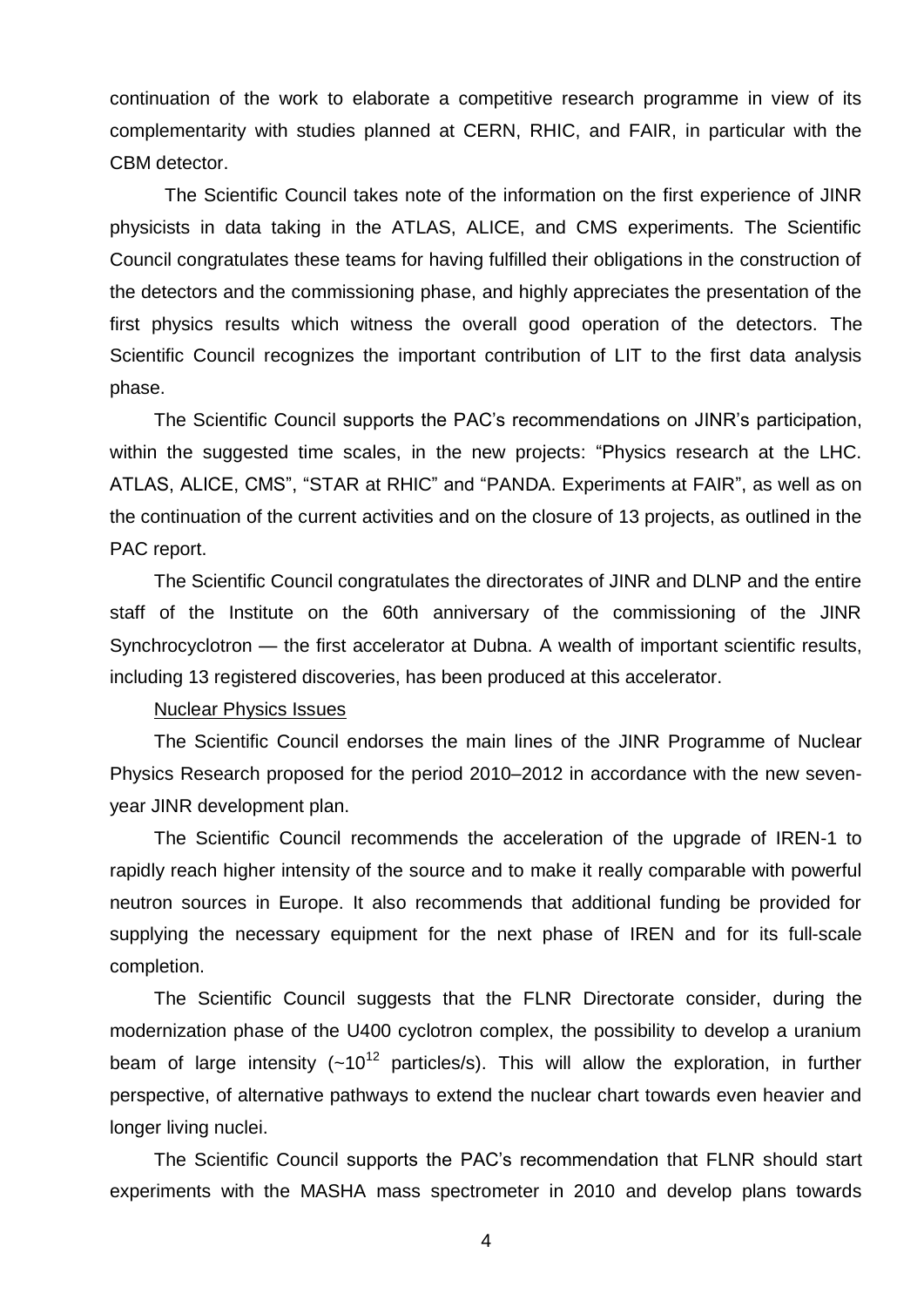further improvement of this set-up.

The Scientific Council notes the significant progress achieved in the upgrade of the VASSILISSA separator in close collaboration with IN2P3 (France). The modernization of this separator together with the GABRIELA system for detection of nuclear reaction products should be continued according to the proposed plans.

The Scientific Council supports the PAC's recommendation on the new project ―Detector of reactor antineutrinos based on solid-state plastic scintillators‖ (DANSS) to be implemented within the theme "Non-accelerator Neutrino Physics and Astrophysics".

#### Condensed Matter Physics Issues

The Scientific Council is pleased to note that modernization of the IBR-2 reactor is proceeding in full accordance with the technical and financial plans, the accomplishment of the physical start-up of the IBR-2M reactor being the main task for 2010. The Scientific Council supports the PAC's recommendation for the completion of the current theme "Upgrade of the IBR-2 complex" and for the opening of the new first-priority theme ―Development of the IBR-2M reactor with a complex of cryogenic neutron moderators‖ for 2011–2013. The major objective of the new activity is to increase the efficiency of using the IBR-2M modernized reactor and to develop it to a world-wide leading-edge neutron facility equipped with excellent spectrometers and thereby attracting users from all over the world.

The Scientific Council endorses the main areas of research in nanosystems conducted at FLNP and FLNR and supports the PAC's recommendations for the continuation of modernization of the facilities at these laboratories for nanoscale physics and nanomaterial studies.

The Scientific Council supports FLNP's plans to upgrade the IBR-2M reactor beams for the SKAT/EPSILON-MDS diffractometers and endorses the main fields of research to be carried out as part of the GRAINS project.

The Scientific Council highly appreciates the pool of expertise developed by LRB specialists in the radiation protection of high-energy accelerators and their activity concerning the design of the NICA complex radiation shielding. The Scientific Council notes the activity of LRB scientists on the application of nuclear physics methods to research on the elemental composition of the Solar System planet surfaces and the biology of living systems. The Scientific Council supports the PAC's recommendation on the necessity of creating a special beam channel at the modernized Nuclotron for medical and radiobiological experiments with intermediate-energy heavy ions.

The Scientific Council appreciates the high level of activities in condensed matter science pursued by the research groups at FLNP, BLTP, FLNR, and LRB.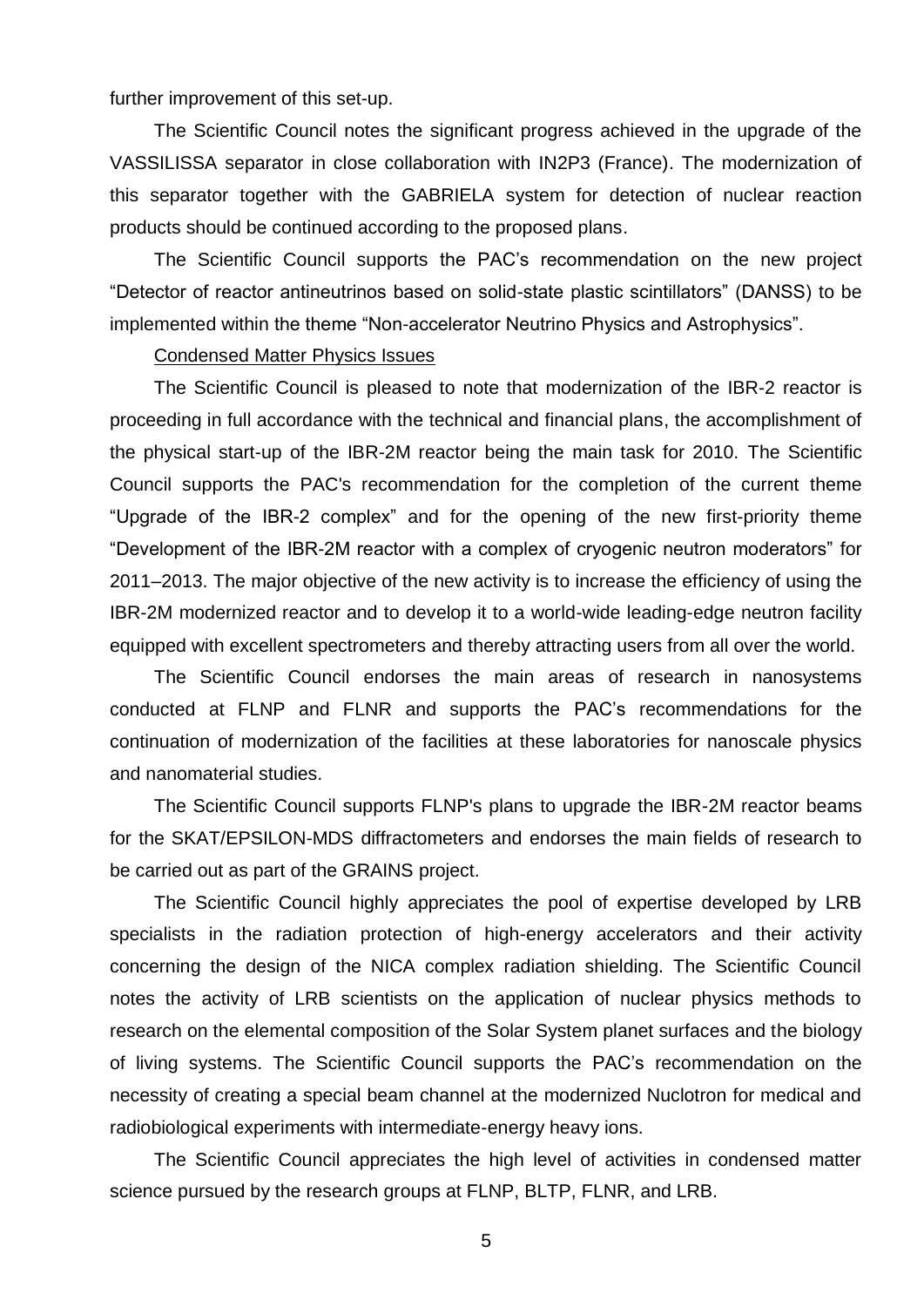### **V. Memberships of the PACs**

As proposed by the JINR Directorate, the Scientific Council appoints Professor J. Cleymans (University of Cape Town, South Africa) as a new member of the PAC for Particle Physics and Professor F. Piquemal (CEN, Bordeaux, France) as a new member of the PAC for Nuclear Physics for a term of three years.

#### **VI. Scientific reports**

The Scientific Council highly appreciates the scientific reports "Maximal Net Baryon Density in the Energy Region Covered by NICA" presented by Professor J. Cleymans and ―Experiments on the Synthesis of Element 117‖ presented by Professor Yu. Oganessian, and thanks the speakers.

The Scientific Council especially notes the results of the experiments on the synthesis of element 117 and congratulates the staff of the Flerov Laboratory on the discovery of this element and on the synthesis of new isotopes of elements 115, 113, 111, 109, 107, and 105.

#### **VII. JINR prizes**

The Scientific Council approves the Jury's recommendations on the JINR prizes for 2009 (Appendix).

The Scientific Council congratulates the laureates of the 2009 B. Pontecorvo Prize: Professor A. Dolgov (ITEP, Moscow, Russia), awarded for his fundamental results on neutrino oscillations and kinetics in cosmology, and Professor H. Sobel (University of California, Irvine, USA), awarded for his significant contributions to the field of neutrino oscillation experiments, and thanks them for their informative presentations on these topics.

#### **VIII. Anniversaries of the JINR scientific journals**

The Scientific Council appreciates the report presented by the Editor-in-Chief of "Physics of Particles and Nuclei", V. Kadyshevsky, related to the activities of the journals "Physics of Particles and Nuclei" and "Physics of Particles and Nuclei, Letters". These journals, published since 1970 and 1984 respectively, have been maintaining a high standard of publications, an excellent selection of authors from the JINR Member States and leading research laboratories worldwide, and as a result a significant citation index.

The Scientific Council congratulates the editorial boards on the 40th and 25th anniversaries of these journals and wishes them further successful work for the benefit of fundamental science.